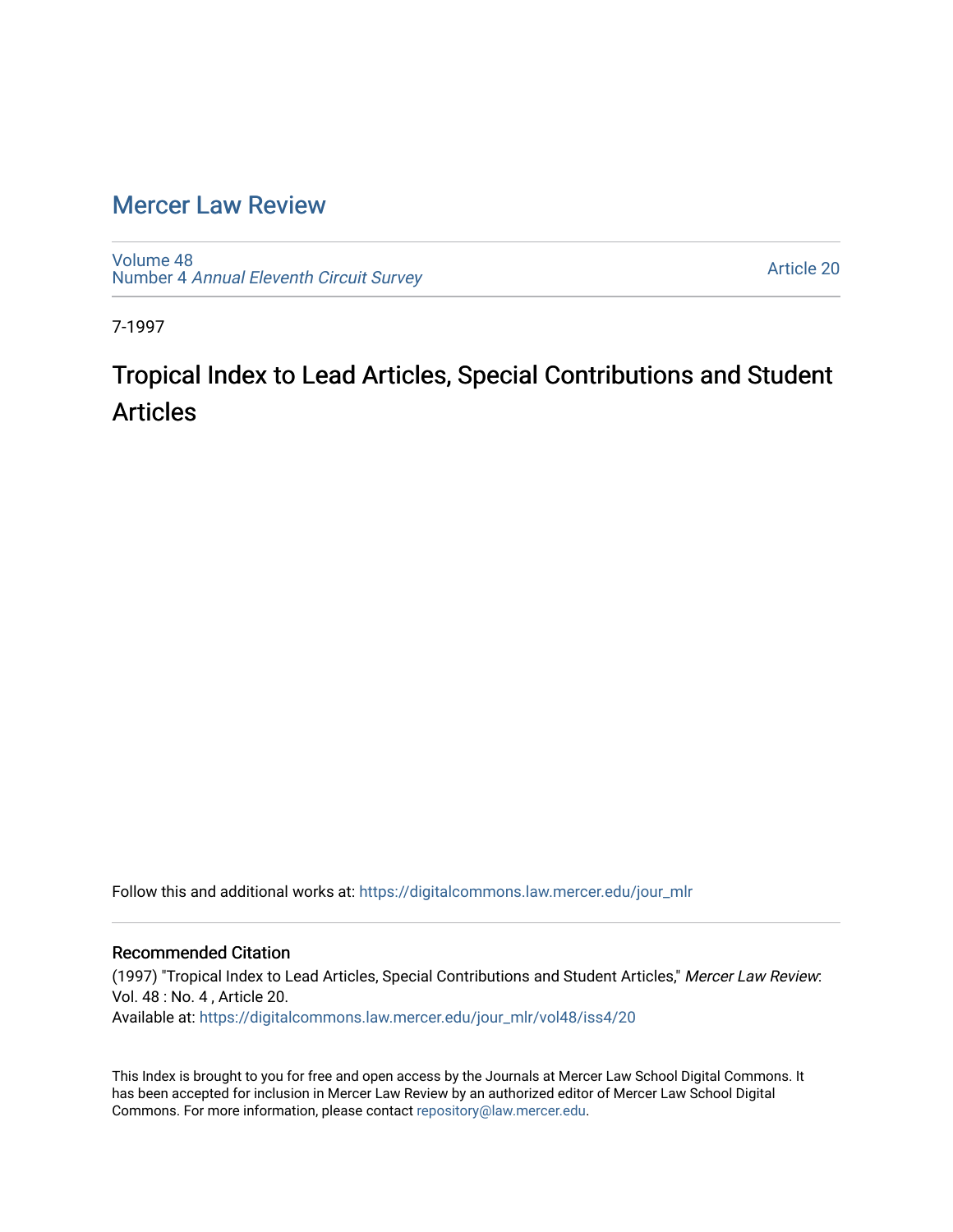## **TOPICAL INDEX TO LEAD ARTICLES, SPECIAL CONTRIBUTIONS AND STUDENT ARTICLES**

| <b>SUBJECT</b>                                                                                                         | YEAR | <b>VOL:PAGE</b>  |
|------------------------------------------------------------------------------------------------------------------------|------|------------------|
| <b>ANTITRUST</b>                                                                                                       |      |                  |
| Why Coercion Should be a Defense in Section 1 Cases                                                                    |      |                  |
| Involving Vertical Agreements  1997                                                                                    |      | 48:1761          |
| <b>BANKING</b>                                                                                                         |      |                  |
| UCC Update: Revised Articles 3 and 4  1996                                                                             |      | 48:83            |
| <b>CIVIL PROCEDURE</b>                                                                                                 |      |                  |
| Gaining Appellate Review by "Manufacturing" A Final Judg-                                                              |      |                  |
| ment Through Voluntary Dismissal of Peripheral Claims 1997                                                             |      | 48:979           |
| <b>CONFLICT OF LAWS</b>                                                                                                |      |                  |
| A Real World Perspective On Choice of Law  1997                                                                        |      | 48:781           |
| Back To The Past: Anti-Pragmatism In American                                                                          |      |                  |
|                                                                                                                        |      | 48:721           |
| Brainerd Currie: I Am The Very Model of a Modern                                                                       |      |                  |
|                                                                                                                        |      | 48:623           |
| Choice-of-Law Symposium Transcript  1997                                                                               |      | 48:757<br>48:639 |
| Comments on the Roundtable Discussion of Choice of Law  1997                                                           |      | 48:871           |
| Interest Groups, Contracts and Interest Analysis  1997                                                                 |      | 48:765           |
|                                                                                                                        |      | 48:831           |
|                                                                                                                        |      | 48:823           |
| Resolving Six Celebrated Conflicts Cases Through                                                                       |      |                  |
|                                                                                                                        |      | 48:837           |
| "The Entrails of a Goat": Reflections on Reading                                                                       |      |                  |
| Lea Brilmayer's Hague Lectures  1997                                                                                   |      | 48:891           |
|                                                                                                                        |      | 48:727           |
| What Happens When Parties Fail to Prove Foreign Law?  1997                                                             |      | 48:775           |
| CONSTITUTIONAL LAW                                                                                                     |      |                  |
| BMW of North America, Inc. v. Gore: The Supreme Court                                                                  |      |                  |
| Rejects a Punitive Damage Award on Due Process Grounds 1997                                                            |      | 48:1273          |
| 44 Liquormart, Inc. v. Rhode Island: The Supreme Court                                                                 |      |                  |
| Overturns a Ban on Liquor Price Advertising  1997                                                                      |      | 48:931           |
| Hopwood v. Texas: The Beginning of the End for Racial                                                                  |      |                  |
| Preference Programs in Higher Education  1997                                                                          |      | 48:941           |
| How Many Times Was Lochner-Era Substantive Due Process                                                                 |      |                  |
|                                                                                                                        |      | 48:1049          |
| McCabe v. Life-Line Ambulance Service: Another Extension<br>of the Over-Extended Administrative Search Exception  1997 |      | 48:1297          |
|                                                                                                                        |      |                  |
| COPYRIGHTS & PATENTS                                                                                                   |      |                  |
| Markman v. Westview Instruments, Inc.: The Supreme Court                                                               |      |                  |
| Narrows the Jury's Role in Patent Litigation  1997                                                                     |      | 48:955           |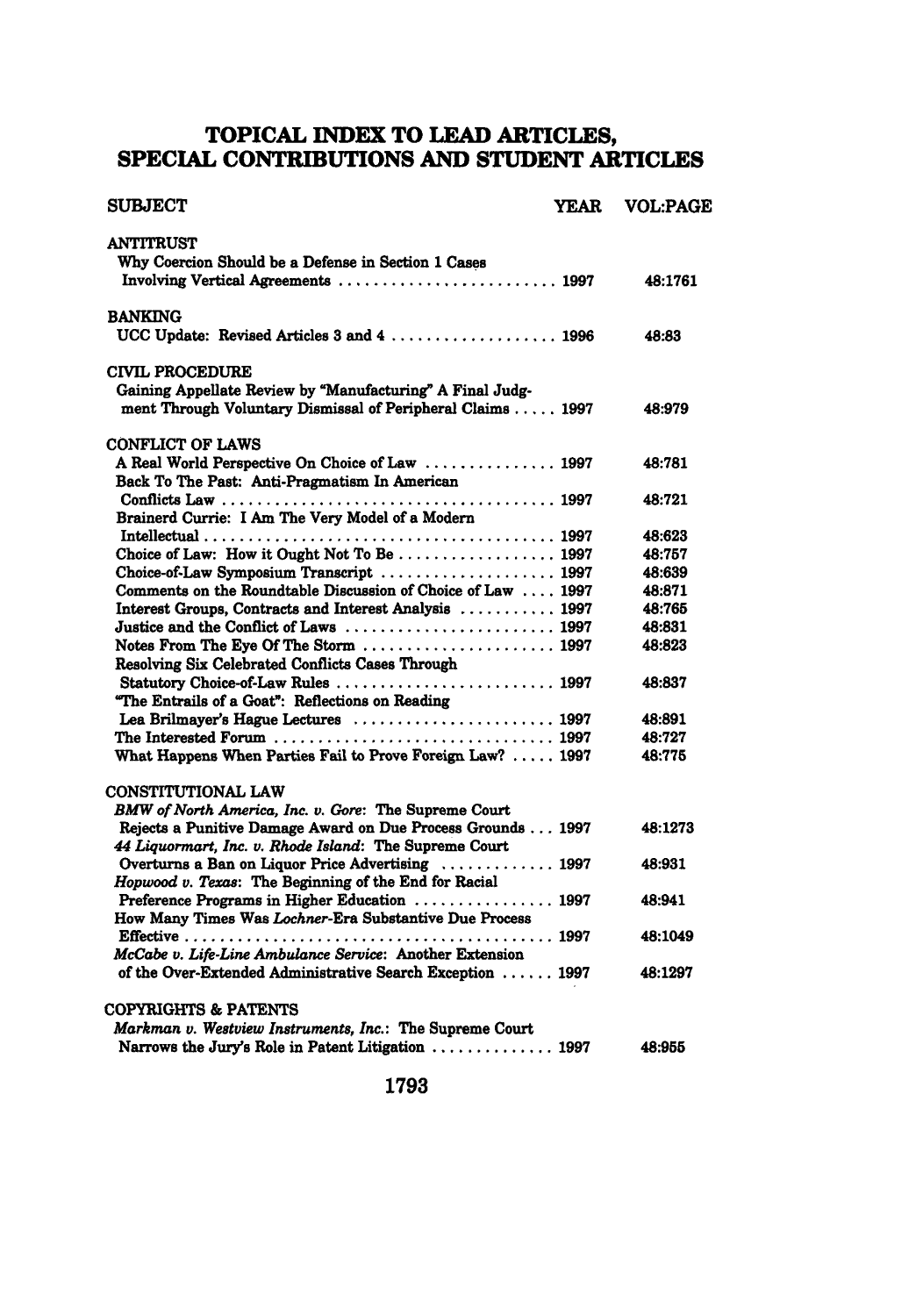$\overline{\phantom{a}}$ 

 $\hat{\mathcal{A}}$ 

| The Jurisdiction of Trademark and Copyright Infringement                                                                                                                          | 48:1331            |
|-----------------------------------------------------------------------------------------------------------------------------------------------------------------------------------|--------------------|
| <b>CORPORATIONS</b><br>The ALI Principles of Corporate Governance Compared<br>with Georgia Law--Continued  1996                                                                   | 48:1               |
| <b>CRIMINAL LAW</b><br>Bennis v. Michigan: The Supreme Court Clings to Precedent<br>and Denies Innocent Owners a Defense to Forfeiture  1997                                      | 48:1265            |
| United States v. Ursery: The Long Arm of the Law Gets                                                                                                                             | 48:1319            |
| CRIMINAL PROCEDURE<br>Glide Path to an "Inclusionary Rule": How Expansion of the<br>Good Faith Exception Threatens to Fundamentally Change                                        |                    |
| United States v. Armstrong: Permissible Prosecutorial                                                                                                                             | 48:1023<br>48:1309 |
| <b>DOMESTIC RELATIONS</b>                                                                                                                                                         |                    |
| In the Interest of R.E.W.: Visitation Rights of Homosexual                                                                                                                        | 48:1751            |
| EMPLOYMENT & LABOR LAW<br>Varity Corp. v. Howe: Will It Cause an Increase in Litigation<br>Against Employers Who Administer ERISA Plans?  1997                                    | 48:965             |
| ENVIRONMENTAL LAW<br>Bennett v. Plenert: The Ninth Circuit's Application of<br>the Zone of Interests Test to Citizen Suits under the                                              | 48:917             |
| <b>EVIDENCE</b><br>Jaffee v. Redmond: The Supreme Court Adopts a Federal<br>Psychotherapist-Patient Privilege and Extends the Scope<br>to Encompass Licensed Social Workers  1997 | 48:1283            |
| <b>HEALTH CARE</b><br>The Managed Care Dilemma: Can Theories of Tort Liability<br>Adapt to the Realities of Cost Containment  1997                                                | 48:1219            |
| <b>THE LEGAL PROFESSION &amp; LEGAL ETHICS</b><br>Legal Writing as a Kind of Philosophy  1997<br>The Legal Advice Requirement of the Attorney-Client                              | 48:1091            |
| Privilege: A Special Problem for In-House Counsel<br>and Outside Attorneys Representing Corporations  1997                                                                        | 48:1169            |
| WILLS, TRUSTS & ESTATE ADMINISTRATION<br>Models of the Will and Negative Disinheritance  1997                                                                                     | 48:1137            |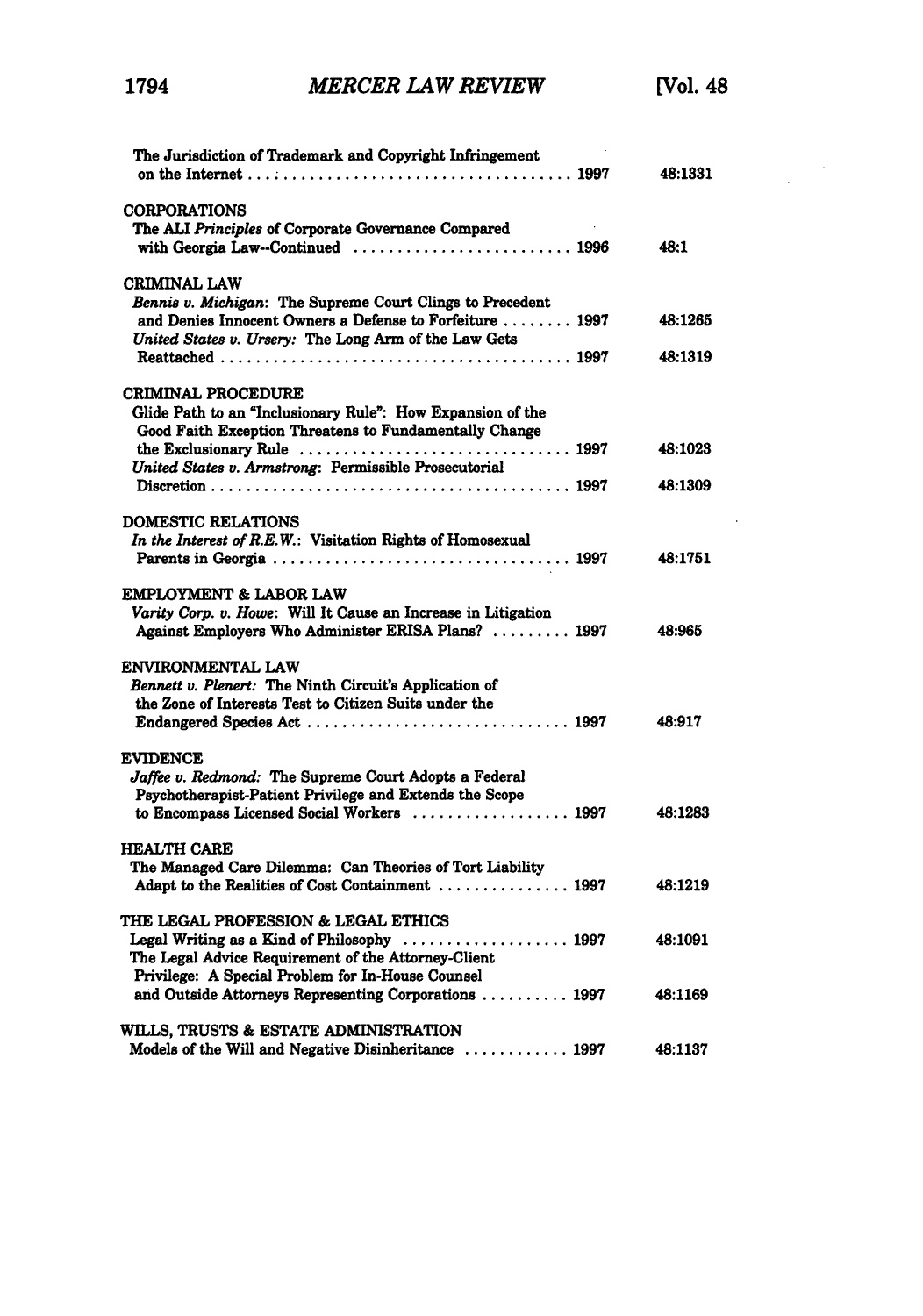$\sim 10^{-11}$ 

| WORKER'S COMPENSATION                                                      |         |
|----------------------------------------------------------------------------|---------|
| The Emerging Bad Faith Cause of Action Takes on the                        |         |
| Exclusive Remedy Doctrine  1996                                            | 48:63   |
| Workers' Compensation and the Compensability of Attenuated                 |         |
| Injuries: "One man's stres is another man's pleasure" $\ldots \ldots$ 1997 | 48:1775 |